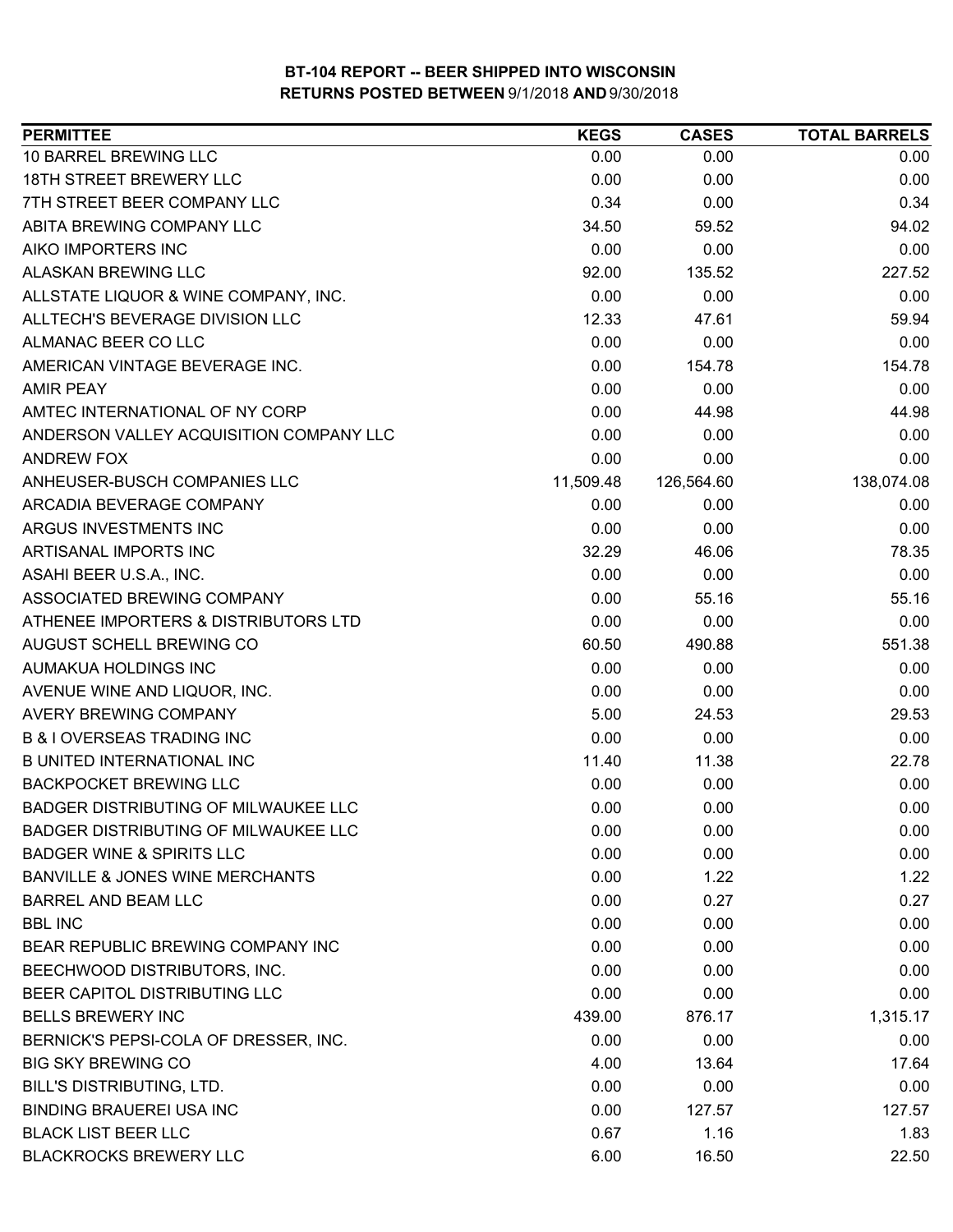| <b>PERMITTEE</b>                        | <b>KEGS</b> | <b>CASES</b> | <b>TOTAL BARRELS</b> |
|-----------------------------------------|-------------|--------------|----------------------|
| BLUE BLOOD BREWING COMPANY, INC         | 3.34        | 5.51         | 8.85                 |
| BLUE POINT BREWING COMPANY INC          | 0.00        | 0.00         | 0.00                 |
| <b>BOSTON BEER CORPORATION</b>          | 572.67      | 7,171.56     | 7,744.23             |
| <b>BOULDER BEER INC</b>                 | 9.17        | 10.45        | 19.62                |
| BRAU BROTHERS BREWING COMPANY, LLC      | 13.16       | 0.00         | 13.16                |
| BREAKTHRU BEVERAGE GROUP LLC            | 0.00        | 0.00         | 0.00                 |
| BREAKTHRU BEVERAGE GROUP LLC            | 0.00        | 0.00         | 0.00                 |
| BRECKENRIDGE BREWERY LLC                | 0.00        | 0.00         | 0.00                 |
| <b>BRIAN EWING</b>                      | 8.66        | 38.17        | 46.83                |
| BROWN-FORMAN CORPORATION                | 0.00        | 96.31        | 96.31                |
| BUR OAK BREWING COMPANY LLC             | 0.00        | 0.00         | 0.00                 |
| <b>BURNING BROTHERS BREWING LLC</b>     | 0.00        | 0.00         | 0.00                 |
| C HAVEN IMPORTS LLC                     | 0.00        | 0.00         | 0.00                 |
| C.J.W., INC.                            | 0.00        | 0.00         | 0.00                 |
| CANAL STREET BREWING CO LLC             | 154.00      | 1,464.40     | 1,618.40             |
| CAPITOL-HUSTING COMPANY, INC.           | 0.00        | 0.00         | 0.00                 |
| <b>CAROLE MINOGUE</b>                   | 0.00        | 0.00         | 0.00                 |
| CARRIAGE HOUSE IMPORTS, LTD.            | 0.00        | 94.41        | 94.41                |
| CASCADE BREWING COMPANY LLC             | 0.00        | 0.00         | 0.00                 |
| CAULFIELD'S RESTAURANT LTD              | 1.50        | 0.00         | 1.50                 |
| CENTRAL BEER IMPORT & EXPORT INC        | 0.00        | 0.00         | 0.00                 |
| CHAS A BERNICK INC                      | 19.68       | 37.40        | 57.08                |
| CHAS A BERNICK INC                      | 0.00        | 0.00         | 0.00                 |
| <b>CHATHAM IMPORTS INC</b>              | 0.00        | 0.00         | 0.00                 |
| CHICAGO BREW WERKS INC                  | 0.00        | 0.00         | 0.00                 |
| <b>CHRIS MICHNER</b>                    | 37.00       | 91.45        | 128.45               |
| <b>CHRISTIAN P SCHAEFER</b>             | 0.00        | 42.17        | 42.17                |
| <b>CHRISTOPHER BETTS</b>                | 1.50        | 0.00         | 1.50                 |
| <b>CIGAR CITY BREWING LLC</b>           | 47.33       | 181.46       | 228.79               |
| CITY BREWING COMPANY, LLC               | 0.00        | 0.00         | 0.00                 |
| <b>CLASSIC BREWING COMPANY</b>          | 0.00        | 535.94       | 535.94               |
| <b>COLLECTIVE ARTS USA LTD</b>          | 0.00        | 0.00         | 0.00                 |
| <b>COMEBACK BREWING INC</b>             | 0.00        | 0.00         | 0.00                 |
| CORONADO BREWING COMPANY INC            | 0.00        | 0.00         | 0.00                 |
| CRAFT BREW ALLIANCE INC                 | 0.00        | 0.00         | 0.00                 |
| <b>CRAFT IMPORTS LLC</b>                | 0.00        | 0.00         | 0.00                 |
| <b>CRAFT REVOLUTION LLC</b>             | 5.00        | 19.59        | 24.59                |
| <b>CROWN IMPORTS LLC</b>                | 303.00      | 17,741.33    | 18,044.33            |
| <b>CRYSTAL LAKE BEER COMPANY</b>        | 2.16        | 1.16         | 3.32                 |
| <b>CUSTOM CALIFORNIA CRAFT BEER LLC</b> | 0.00        | 0.00         | 0.00                 |
| D&V INTERNATIONAL INC                   | 20.13       | 15.63        | 35.76                |
| DANGEROUS MAN BREWING COMPANY LLC       | 1.50        | 0.00         | 1.50                 |
| <b>DANNY RAKOVIC</b>                    | 0.00        | 0.00         | 0.00                 |
| DAPPER BREWING COMPANY LLC              | 2.17        | 5.14         | 7.31                 |
| DEAN DISTRIBUTING, INC.                 | 0.00        | 0.00         | 0.00                 |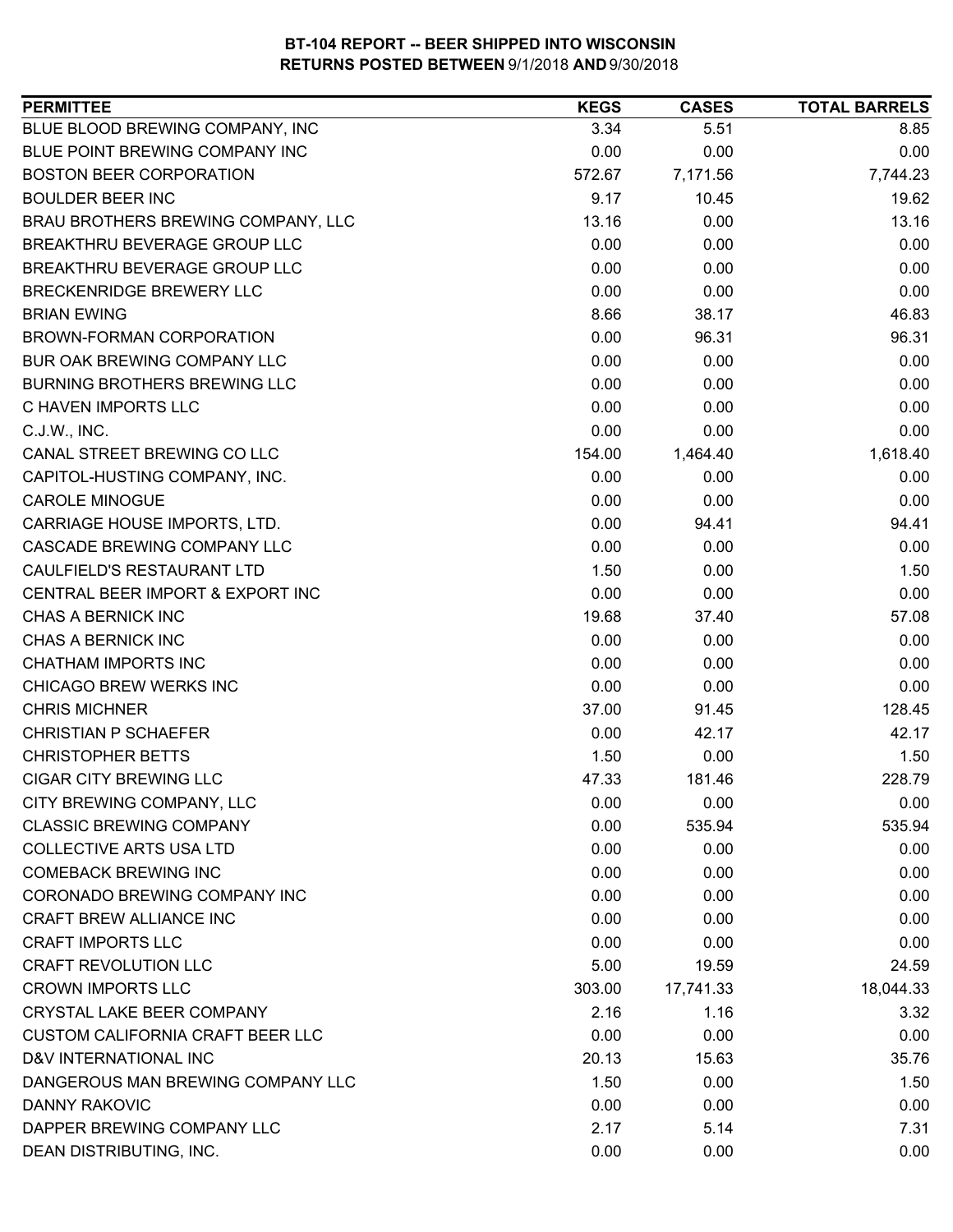| <b>PERMITTEE</b>                           | <b>KEGS</b> | <b>CASES</b> | <b>TOTAL BARRELS</b> |
|--------------------------------------------|-------------|--------------|----------------------|
| DEAN DISTRIBUTING, INC.                    | 0.00        | 0.00         | 0.00                 |
| <b>DEBORAH MARIE WINTER</b>                | 0.00        | 0.00         | 0.00                 |
| DESCHUTES BREWERY INC                      | 200.79      | 323.86       | 524.65               |
| DESTIHL HOLDINGS LLC                       | 0.00        | 0.00         | 0.00                 |
| DETROIT RIVERTOWN BREWING LLC              | 0.00        | 0.00         | 0.00                 |
| DIAGEO BEER COMPANY USA                    | 500.25      | 4,401.06     | 4,901.31             |
| DISCOUNT LIQUOR, INC.                      | 0.00        | 0.00         | 0.00                 |
| DOANE DISTRIBUTING, INC.                   | 0.00        | 0.00         | 0.00                 |
| DOGFISH HEAD CRAFT BREWERY LLC             | 54.00       | 242.61       | 296.61               |
| <b>DOYNA LTD</b>                           | 0.00        | 0.00         | 0.00                 |
| DUVEL MOORTGAT USA LTD                     | 12.45       | 69.51        | 81.96                |
| E & J GALLO WINERY                         | 0.00        | 79.68        | 79.68                |
| EASTERN LIQUORS USA INC                    | 0.00        | 0.00         | 0.00                 |
| EINSTOK BEER COMPANY LP                    | 0.00        | 24.40        | 24.40                |
| EL DORADO BEVERAGE CO                      | 0.00        | 5.62         | 5.62                 |
| ELYSIAN BREWING COMPANY INC                | 0.00        | 0.00         | 0.00                 |
| EPIC BREWING COMPANY LLC                   | 0.00        | 0.00         | 0.00                 |
| EPIC BREWING COMPANY LLC                   | 14.50       | 8.30         | 22.80                |
| FABIANO BROTHERS - WISCONSIN LLC           | 0.00        | 0.00         | 0.00                 |
| FAIR STATE BREWING COOPERATIVE             | 0.00        | 0.00         | 0.00                 |
| FINNEGANS BREW CO LLC                      | 1.66        | 2.18         | 3.84                 |
| <b>FISH BREWING CO</b>                     | 0.00        | 0.00         | 0.00                 |
| FLANIGAN DISTRIBUTING OF DOOR COUNTY, INC. | 0.00        | 0.00         | 0.00                 |
| FLYING DOG BREWERY LLLP                    | 1.67        | 37.45        | 39.12                |
| FOUR SEASONS BEER DISTRIBUTORS INC         | 0.00        | 0.00         | 0.00                 |
| FRANK BEER DISTRIBUTORS, INC.              | 0.00        | 0.00         | 0.00                 |
| FRANK BEER SOUTH LLC                       | 0.00        | 0.00         | 0.00                 |
| FRANK LIQUOR COMPANY, INC.                 | 0.00        | 0.00         | 0.00                 |
| FRANK LIQUORS OF LA CROSSE, INC.           | 0.00        | 0.00         | 0.00                 |
| FRED R KARM JR                             | 0.00        | 0.00         | 0.00                 |
| FULTON STREET BREWERY LLC                  | 0.00        | 0.00         | 0.00                 |
| <b>FUNKWERKS INC</b>                       | 0.00        | 0.00         | 0.00                 |
| <b>G &amp; F DISTRIBUTING INC</b>          | 0.00        | 0.00         | 0.00                 |
| <b>G K SKAGGS INC</b>                      | 83.54       | 0.00         | 83.54                |
| GARY'S CORPORATION OF OAK CREEK            | 0.00        | 0.00         | 0.00                 |
| <b>GELOSO BEVERAGE GROUP LLC</b>           | 0.00        | 0.00         | 0.00                 |
| GENERAL BEER DISTRIBUTORS CO.              | 0.00        | 0.00         | 0.00                 |
| GENERAL BEER DISTRIBUTORS CO. - MILWAUKEE  | 0.00        | 0.00         | 0.00                 |
| <b>GENERAL BEER-NORTHEAST INC</b>          | 0.00        | 0.00         | 0.00                 |
| GENERAL BEER-NORTHEAST INC                 | 0.00        | 0.00         | 0.00                 |
| GENERAL BEER-NORTHWEST, INC.               | 0.00        | 0.00         | 0.00                 |
| GENERAL BEER-NORTHWEST, INC.               | 0.00        | 0.00         | 0.00                 |
| GENERAL BEER-NORTHWEST, INC.               | 0.00        | 0.00         | 0.00                 |
| GENERAL BEVERAGE SALES CO.                 | 0.00        | 0.00         | 0.00                 |
| GENERAL BEVERAGE SALES CO. -- OSHKOSH      | 0.00        | 0.00         | 0.00                 |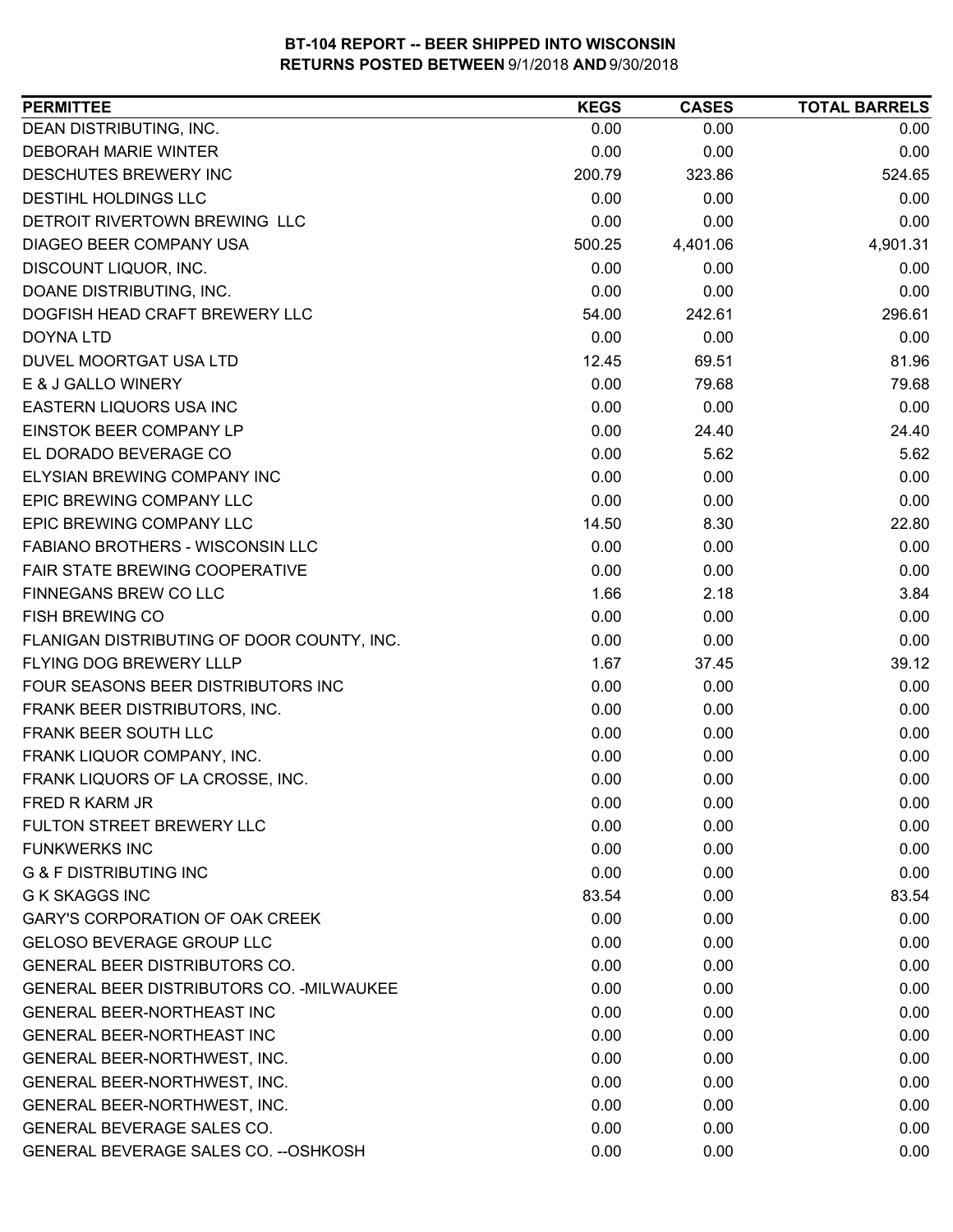| <b>PERMITTEE</b>                                  | <b>KEGS</b> | <b>CASES</b> | <b>TOTAL BARRELS</b> |
|---------------------------------------------------|-------------|--------------|----------------------|
| GENERAL BEVERAGE SALES CO.-MILWAUKEE              | 0.00        | 0.00         | 0.00                 |
| <b>GEORGE BOZIC JR</b>                            | 0.00        | 0.00         | 0.00                 |
| <b>GLOBAL VILLAGE IMPORTS LLC</b>                 | 0.00        | 0.00         | 0.00                 |
| <b>GLORIA R RAGSDALE</b>                          | 0.00        | 0.00         | 0.00                 |
| <b>GOOD OMEN BOTTLING LLC</b>                     | 0.00        | 0.00         | 0.00                 |
| <b>GREAT CENTRAL BREWING LLC</b>                  | 8.00        | 14.37        | 22.37                |
| <b>GREGORY M SHUFF</b>                            | 1.50        | 0.00         | 1.50                 |
| <b>GREGORY M SHUFF</b>                            | 1.50        | 0.00         | 1.50                 |
| <b>GREGORY S HARDMAN</b>                          | 0.00        | 0.00         | 0.00                 |
| <b>GTBC LLC</b>                                   | 0.00        | 0.00         | 0.00                 |
| H C FOODS CO LTD                                  | 0.00        | 5.76         | 5.76                 |
| HARPOON DISTRIBUTING COMPANY                      | 13.52       | 26.85        | 40.37                |
| HEINEKEN USA INCORPORATED                         | 213.48      | 3,942.10     | 4,155.58             |
| HENDRICKS BEVERAGE, INC.                          | 0.00        | 0.00         | 0.00                 |
| HIGH COUNTRY BREWERY INC                          | 0.00        | 0.00         | 0.00                 |
| HOFBRAUHAUS OF AMERICA, LLC                       | 0.00        | 0.00         | 0.00                 |
| HOME BREW MART INC                                | 0.00        | 343.04       | 343.04               |
| HOP BUTCHER FOR THE WORLD LLC                     | 0.00        | 0.00         | 0.00                 |
| <b>ILLYRIAN IMPORT INC</b>                        | 0.00        | 0.00         | 0.00                 |
| INDEED BREWING COMPANY LLC                        | 17.35       | 9.91         | 27.26                |
| INDIAN PEAKS BREWING COMPANY                      | 95.67       | 231.44       | 327.11               |
| <b>INTERNATIONAL DISTILLERS &amp; VINTERS LTD</b> | 0.00        | 0.00         | 0.00                 |
| <b>IRENE WAGNER</b>                               | 36.55       | 0.00         | 36.55                |
| <b>IRON HORSE BEVERAGE LLC</b>                    | 0.00        | 0.00         | 0.00                 |
| <b>ISLAND CITY BREWING COMPANY LLC</b>            | 29.33       | 0.00         | 29.33                |
| <b>JAW PROPERTIES LLC</b>                         | 0.00        | 0.00         | 0.00                 |
| <b>JBR BREWING LLC</b>                            | 0.00        | 0.00         | 0.00                 |
| <b>JDZ INC</b>                                    | 0.00        | 5.43         | 5.43                 |
| <b>JOHN J COLLETTI</b>                            | 0.00        | 0.00         | 0.00                 |
| JOHNSON BROTHERS OF WISCONSIN INC                 | 0.00        | 0.00         | 0.00                 |
| <b>JOSHUA DETH</b>                                | 93.85       | 263.60       | 357.45               |
| KAY BEER DISTRIBUTING, INC.                       | 0.00        | 0.00         | 0.00                 |
| KEWEENAW BREWING CO LLC                           | 68.50       | 67.57        | 136.07               |
| KOJIMA & INTERNATIONAL ASSOCIATES INC             | 0.00        | 0.00         | 0.00                 |
| KREBS BREWING CO., INC.                           | 3.30        | 9.40         | 12.70                |
| <b>KROMBACHER USA LLC</b>                         | 215.64      | 216.82       | 432.46               |
| LA CROSSE BEVERAGE LLC                            | 0.00        | 0.00         | 0.00                 |
| LABATT USA OPERATING CO LLC                       | 16.00       | 2,422.93     | 2,438.93             |
| <b>LAGUNITAS BREWING CO</b>                       | 235.00      | 578.23       | 813.23               |
| LAKE SUPERIOR BREWING CO LLC                      | 56.85       | 12.12        | 68.97                |
| <b>LANCE SMITH</b>                                | 1.50        | 0.00         | 1.50                 |
| LARRY'S DISTRIBUTING CO., INC.                    | 0.00        | 0.00         | 0.00                 |
| LEE BEVERAGE OF WISCONSIN LLC                     | 0.00        | 0.00         | 0.00                 |
| LEE BEVERAGE OF WISCONSIN LLC                     | 0.00        | 0.00         | 0.00                 |
| LEE BEVERAGE OF WISCONSIN LLC                     | 0.00        | 0.00         | 0.00                 |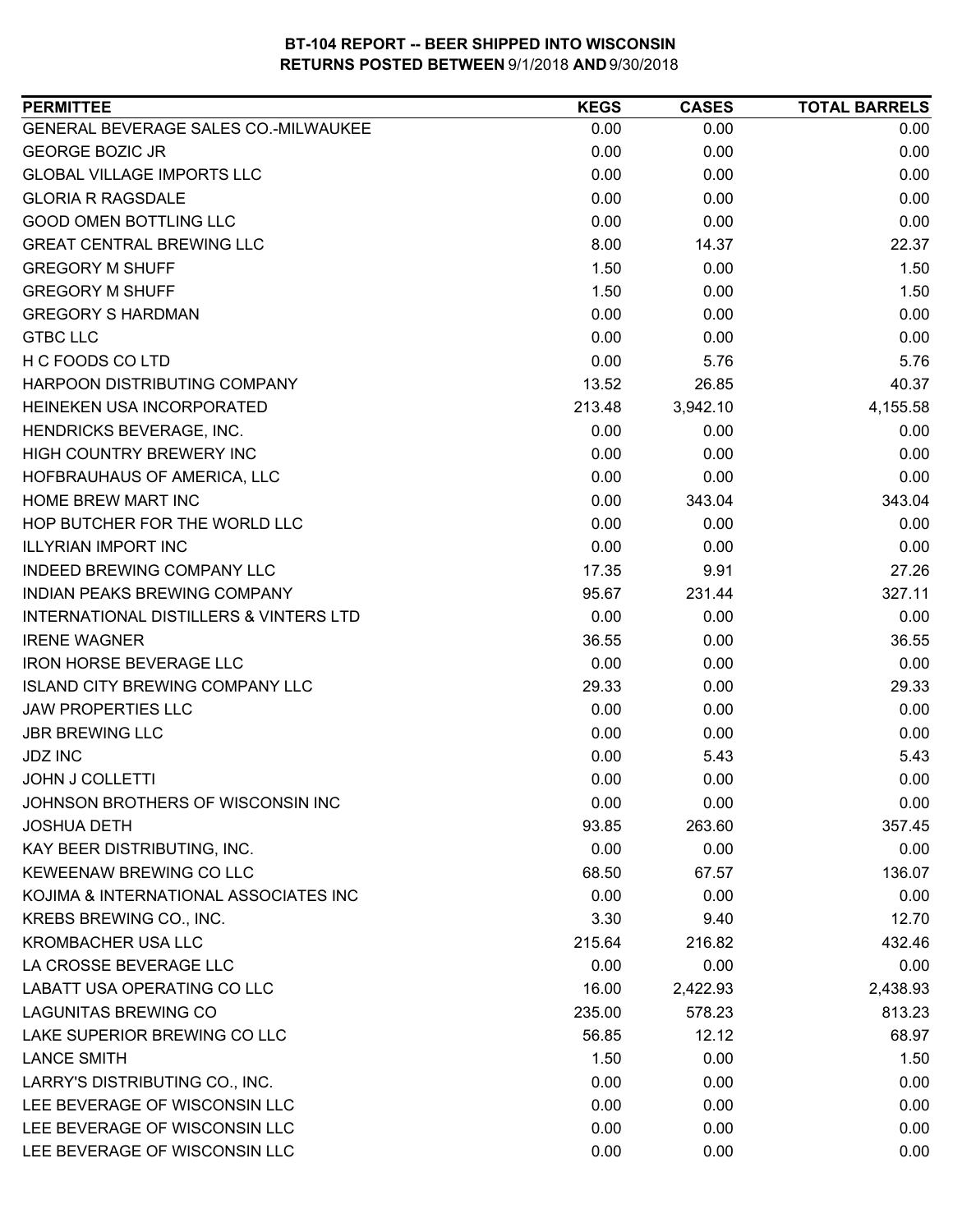| <b>PERMITTEE</b>                     | <b>KEGS</b> | <b>CASES</b> | <b>TOTAL BARRELS</b> |
|--------------------------------------|-------------|--------------|----------------------|
| LEFT COAST BREWING CO                | 0.00        | 0.00         | 0.00                 |
| LENA BEVERAGE COMPANY                | 30.67       | 0.00         | 30.67                |
| LIFT BRIDGE BREWING TECHNOLOGIES LLC | 53.50       | 32.30        | 85.80                |
| LOUIS GLUNZ BEER INC                 | 11.66       | 126.66       | 138.32               |
| <b>LUPULIN BREWING LLC</b>           | 0.00        | 1.51         | 1.51                 |
| MAINE BEER COMPANY, LLC              | 16.66       | 17.37        | 34.03                |
| <b>MANKATO BREWERY LLC</b>           | 0.00        | 0.00         | 0.00                 |
| MANNEKEN-BRUSSEL IMPORTS INC         | 0.00        | 0.00         | 0.00                 |
| MARK ANTHONY BRANDS INC              | 0.00        | 5,001.29     | 5,001.29             |
| MERCENARY BREWERY & DISTILLERY LLC   | 0.00        | 0.00         | 0.00                 |
| MERCHANT DU VIN CORPORATION          | 64.86       | 79.28        | 144.14               |
| METROPOLITAN BREWING LLC             | 54.67       | 22.55        | 77.22                |
| <b>MHW LTD</b>                       | 0.00        | 13.58        | 13.58                |
| MICHAEL G ANSAY                      | 0.00        | 0.00         | 0.00                 |
| MICHAUD DISTRIBUTING INC             | 0.00        | 0.00         | 0.00                 |
| <b>MIKERPHONE BREWING LLC</b>        | 0.00        | 0.00         | 0.00                 |
| MILLERCOORS LLC                      | 1,612.07    | 36,272.56    | 37,884.63            |
| MOR-DALL ENTERPRISES INC.            | 55.84       | 175.07       | 230.91               |
| MOUNTAINEER HOLDINGS LLC             | 0.00        | 0.00         | 0.00                 |
| MUTUAL WHOLESALE LIQUOR INC          | 0.00        | 0.00         | 0.00                 |
| NDC SYSTEMS LP                       | 98.40       | 0.00         | 98.40                |
| NEBRASKA BREWING CO INC              | 6.34        | 10.90        | 17.24                |
| NEW BELGIUM BREWING COMPANY INC      | 228.68      | 798.81       | 1,027.49             |
| NEW HOLLAND BREWING CO LLC           | 0.00        | 0.00         | 0.00                 |
| NEW YORK MUTUAL TRADING CO INC       | 0.00        | 0.00         | 0.00                 |
| NOELKE DISTRIBUTORS, INC.            | 0.00        | 0.00         | 0.00                 |
| NORTH COAST BREWING CO INC           | 4.00        | 19.22        | 23.22                |
| NORTHERN UNITED BREWING COMPANY, LLC | 5.00        | 8.71         | 13.71                |
| NORTHWEST BEVERAGES, INC.            | 0.00        | 0.00         | 0.00                 |
| NOUVEAU VENTURES LLC                 | 0.00        | 0.00         | 0.00                 |
| ODELL BREWING COMPANY                | 71.50       | 178.27       | 249.77               |
| OFF-KILTER BREWING INC               | 0.00        | 2.91         | 2.91                 |
| ONION PUB & BREWERY INC              | 0.00        | 0.00         | 0.00                 |
| OREGON BREWING COMPANY INC           | 3.58        | 32.44        | 36.02                |
| OTT SCHWEITZER DISTRIBUTORSHIP, INC. | 0.00        | 0.00         | 0.00                 |
| PABST BREWING COMPANY LLC            | 129.00      | 1,709.43     | 1,838.43             |
| PALS BREWING COMPANY, LLC            | 0.00        | 0.00         | 0.00                 |
| PAMPA BEVERAGES LLC                  | 0.00        | 0.00         | 0.00                 |
| PARK RIDGE DISTRIBUTING, INC.        | 0.00        | 0.00         | 0.00                 |
| PATERNO IMPORTS LTD                  | 0.00        | 0.00         | 0.00                 |
| PAULANER USA LLC                     | 285.13      | 351.17       | 636.30               |
| PECATONICA BEER COMPANY LLC          | 0.00        | 0.00         | 0.00                 |
| PECATONICA TAP HOUSE COMPANY         | 0.00        | 0.00         | 0.00                 |
| PEHLER DISTRIBUTING, INC.            | 0.00        | 0.00         | 0.00                 |
| PERENNIAL PARTNERS LLC               | 0.17        | 0.00         | 0.17                 |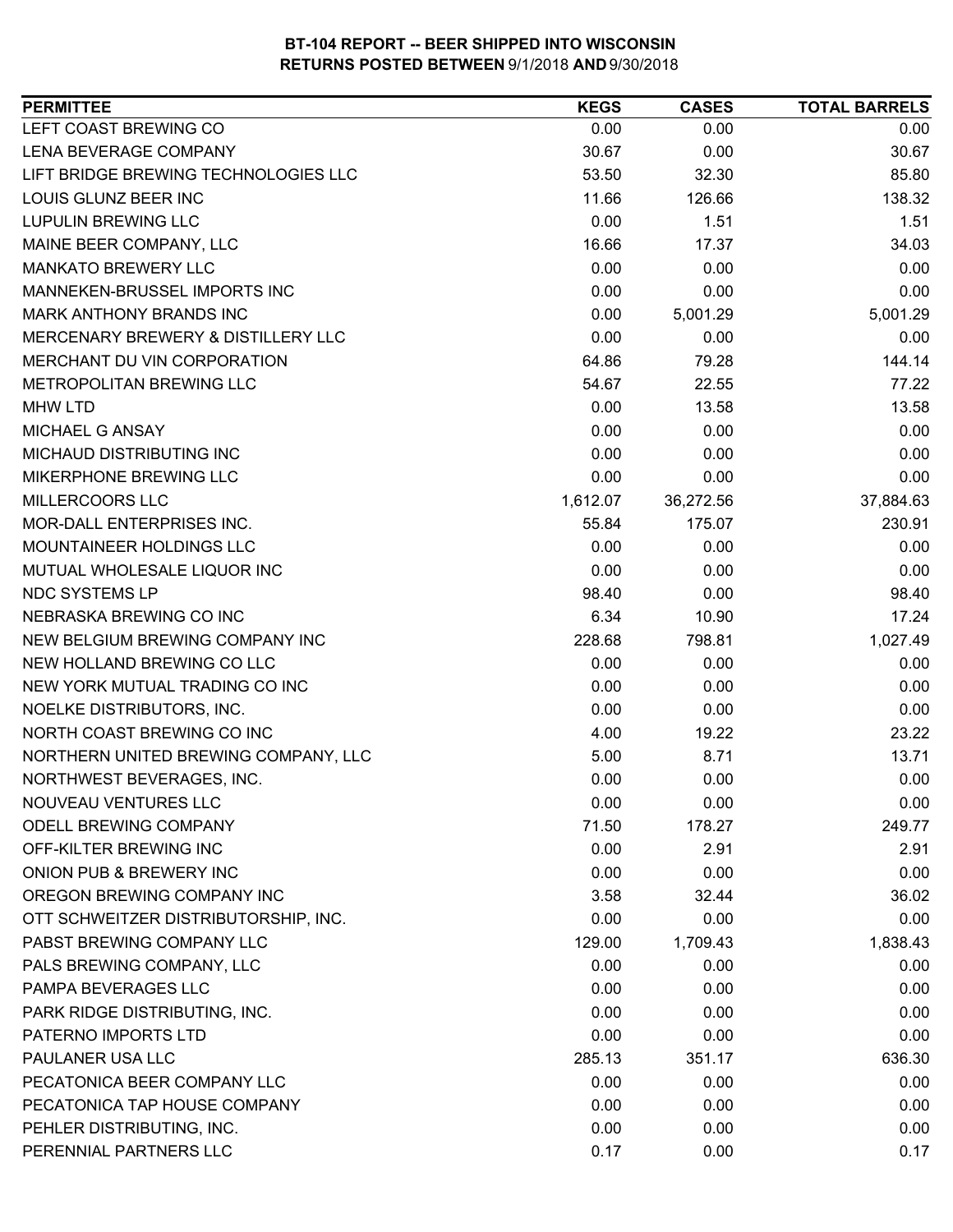| <b>PERMITTEE</b>                      | <b>KEGS</b> | <b>CASES</b> | <b>TOTAL BARRELS</b> |
|---------------------------------------|-------------|--------------|----------------------|
| PHIL KNUTSEN                          | 0.00        | 0.00         | 0.00                 |
| PHILLIPS WINE COMPANY                 | 0.00        | 0.00         | 0.00                 |
| PIPEWORKS PRODUCTION LLC              | 0.00        | 0.00         | 0.00                 |
| PRO-LIQUITECH LLC                     | 0.00        | 0.00         | 0.00                 |
| PROST BREWING COMPANY LLC             | 12.00       | 10.45        | 22.45                |
| RATAS WHOLESALE LIQUOR COMPANY        | 0.00        | 0.00         | 0.00                 |
| <b>RAVEN BRANDS INC</b>               | 0.00        | 0.00         | 0.00                 |
| RENEGADE BREWING COMPANY LLC          | 0.00        | 0.00         | 0.00                 |
| <b>RICHARD D KATECHIS</b>             | 0.00        | 0.00         | 0.00                 |
| S & H INDEPENDENT PREMIUM BRANDS LLC  | 29.21       | 0.00         | 29.21                |
| S. & S. DISTRIBUTING, INC.            | 0.00        | 0.00         | 0.00                 |
| S. & S. DISTRIBUTING, INC.            | 0.00        | 0.00         | 0.00                 |
| SAPPORO USA INC                       | 11.39       | 42.10        | 53.49                |
| SARATOGA LIQUOR CO., INC.             | 0.00        | 0.00         | 0.00                 |
| SAUGATUCK BREWING COMPANY INC         | 11.33       | 21.78        | 33.11                |
| <b>SHANE WELCH</b>                    | 6.84        | 29.12        | 35.96                |
| SHELTON BROTHERS INC                  | 0.00        | 0.00         | 0.00                 |
| <b>SHORTS BREWING COMPANY</b>         | 13.00       | 11.32        | 24.32                |
| SIERRA NEVADA BREWING COMPANY         | 88.09       | 809.63       | 897.72               |
| SINGHA NORTH AMERICA INC              | 0.00        | 0.00         | 0.00                 |
| SOLEMN OATH BREWERY LLC               | 29.34       | 26.13        | 55.47                |
| SOUTHERN TIER BREWING COMPANY LLC     | 0.00        | 26.71        | 26.71                |
| SP3 LLC                               | 0.00        | 0.00         | 0.00                 |
| <b>SRB OPERATIONS LLC</b>             | 0.00        | 0.00         | 0.00                 |
| ST KILLIAN IMPORTING CO INC           | 105.23      | 172.99       | 278.22               |
| STANLEY STAWSKI DIST CO INC           | 0.00        | 40.31        | 40.31                |
| <b>STEVE CRIDER</b>                   | 0.67        | 0.00         | 0.67                 |
| STONE BREWING CO LLC                  | 40.67       | 151.69       | 192.36               |
| SUGAR CREEK ACQUISITION LLC           | 15.83       | 37.44        | 53.27                |
| <b>SUMMIT BREWING COMPANY</b>         | 176.34      | 368.93       | 545.27               |
| SUN KING BREWING CO LLC               | 0.33        | 1.16         | 1.49                 |
| <b>SUPERIOR BEVERAGES LLC</b>         | 0.00        | 0.00         | 0.00                 |
| <b>SURLY BREWING COMPANY</b>          | 295.82      | 473.65       | 769.47               |
| <b>SURVILLE ENTERPRISES CORP</b>      | 0.00        | 0.00         | 0.00                 |
| <b>SYLWESTER KOLAKOWSKI</b>           | 0.00        | 0.00         | 0.00                 |
| TABLEBLUFF BREWING CO INC             | 0.00        | 0.00         | 0.00                 |
| TALLGRASS BREWING COMPANY INC         | 20.55       | 45.29        | 65.84                |
| TERRAPIN BEER COMPANY LLC             | 161.00      | 162.19       | 323.19               |
| THE BROOKLYN BREWERY CORPORATION      | 0.00        | 0.00         | 0.00                 |
| THE BRUERY LLC                        | 0.00        | 0.00         | 0.00                 |
| THE CHURCH STREET BREWING COMPANY LLC | 1.50        | 0.00         | 1.50                 |
| THE GAMBRINUS COMPANY                 | 86.00       | 243.86       | 329.86               |
| THE GREAT LAKES BREWING CO            | 75.16       | 184.07       | 259.23               |
| THE LIVERY INC                        | 0.00        | 0.00         | 0.00                 |
| THE LIVERY INC                        | 1.50        | 0.00         | 1.50                 |
|                                       |             |              |                      |